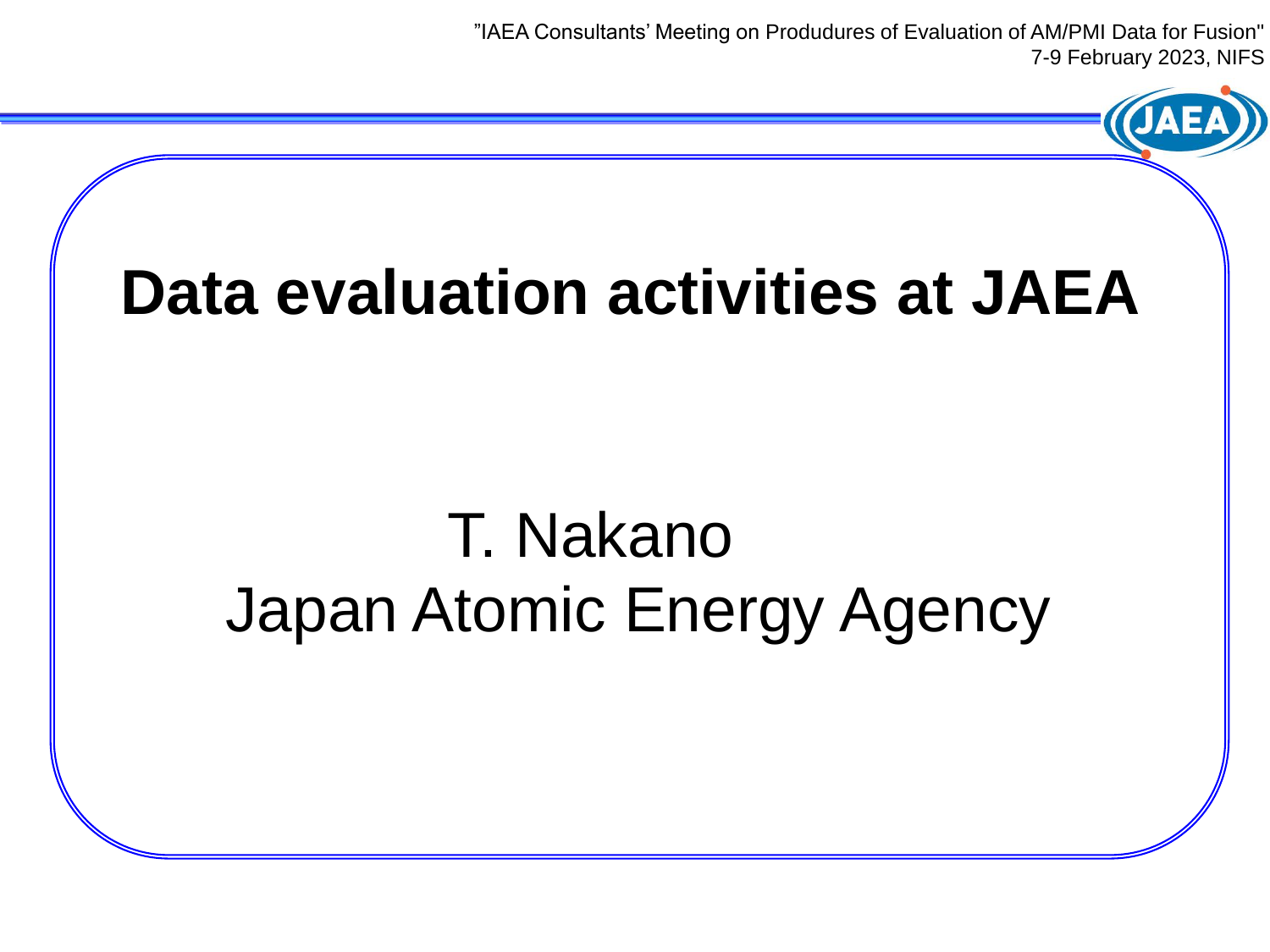# Personnel replacement



#### **Representative of A&M activities at JAEA**

• T. Shirai  $(-2002)$ 

Expert of data compilation and evaluation Passed away

• H. Kubo  $( \sim 2006 )$ 

Promoted and transferred to Administration Department No experience in data evaluation

• T. Nakano ( 2007 ~ )

Experimentalist on nuclear fusion plasmas in JT-60U tokamak

No experience in data evaluation

Review of data evaluation activities by Shirai based on his papers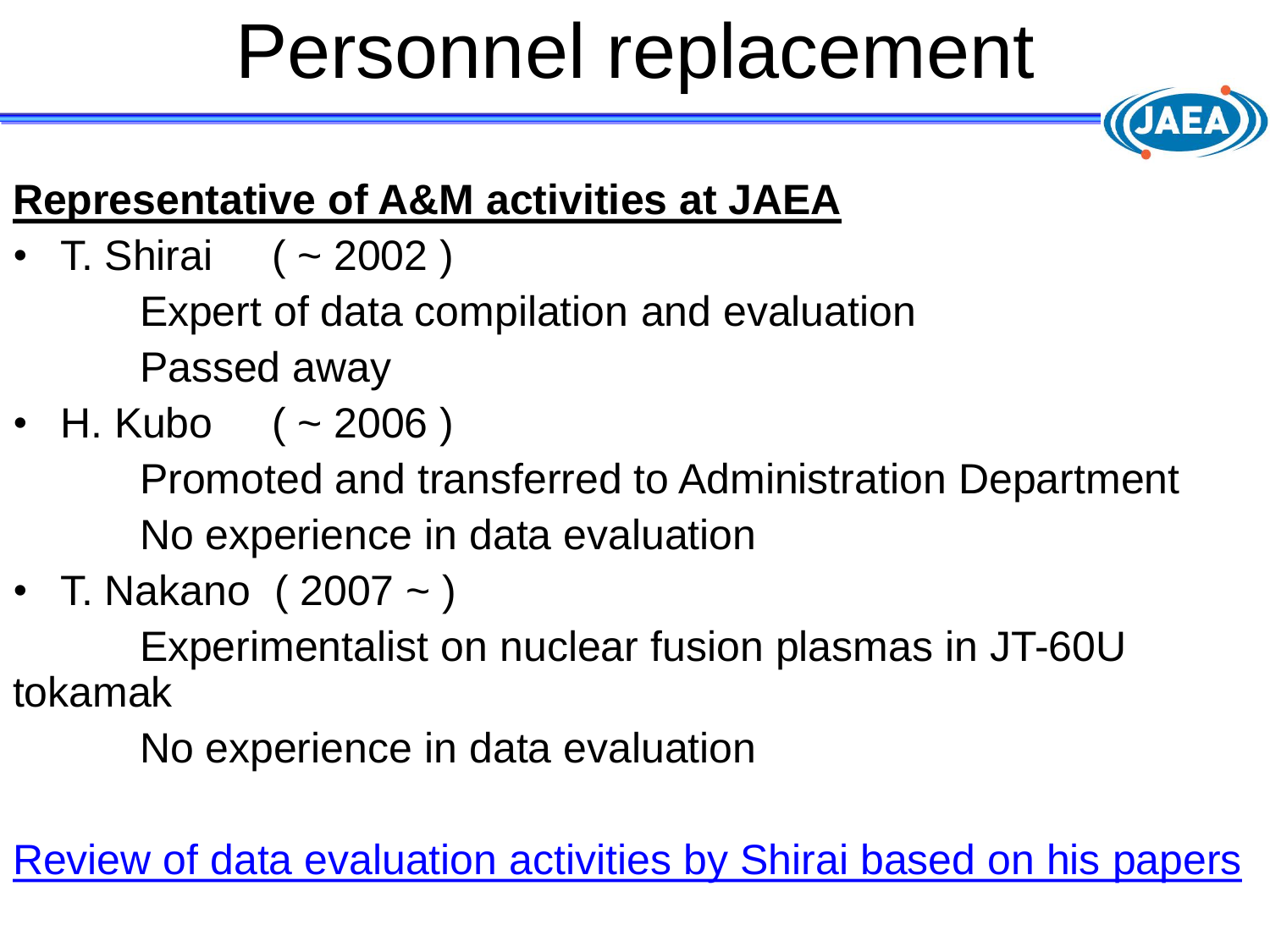## Japanese Evaluated A&M Data Library

| (JAEA)                                                                                                                                                                                                                                                     | Japan Atomic Energy Agency, Naka Fusion Institute<br><b>Fusion Plasma Research</b> |              |                     | Naka-JAEA Home Page<br>JAEA Home Page $\bullet$<br><b>Japanese</b>                                                                                                          |                   |
|------------------------------------------------------------------------------------------------------------------------------------------------------------------------------------------------------------------------------------------------------------|------------------------------------------------------------------------------------|--------------|---------------------|-----------------------------------------------------------------------------------------------------------------------------------------------------------------------------|-------------------|
| <b>Home</b>                                                                                                                                                                                                                                                | <b>Site Map</b>                                                                    | <b>Links</b> | Google <sup>®</sup> | Google Search                                                                                                                                                               |                   |
| Home > Atomic and Molecular Data > JEAMDL                                                                                                                                                                                                                  |                                                                                    |              |                     |                                                                                                                                                                             |                   |
|                                                                                                                                                                                                                                                            |                                                                                    |              | <b>JEAMDL</b>       |                                                                                                                                                                             |                   |
|                                                                                                                                                                                                                                                            | Atomic Data and Nuclear Data Tables 37, 69 (1987)                                  |              |                     | Y.Nakai, T.Shirai, T.Tabata, and R.Ito, Cross Sections for Charge Transfer of Hydrgen Atoms and Ions Colliding with Gaseous Atoms and Molecules,                            |                   |
|                                                                                                                                                                                                                                                            |                                                                                    |              |                     |                                                                                                                                                                             |                   |
| T.Tabata, R.Ito, Y.Nakai, T.Shirai, M.Satake, and T.Sugiura, Analytic Cross Sections for Charge Transfer of Hydrgen Atoms and Ions Colliding with Metal<br><b>Evaluated</b><br>Vapors, Nuclear Instruments and Methods in Physics Research B31, 375 (1988) |                                                                                    |              |                     |                                                                                                                                                                             |                   |
| R.K.Janev, R.A.Phaneuf, H.Tawara, and T.Shirai, <i>Recommended Cross Sections for State-Selective Electron Cappture in Collisions of</i> $C^{6+}$ and $O^{8+}$ <i>Ions</i><br>with Atomic Hydrogen, Atomic Data and Nuclear Data Tables 55, 201 (1993)     |                                                                                    |              |                     |                                                                                                                                                                             |                   |
| R.Ito, T.Tabata, T.Shirai, and R.A.Phaneuf, Analytic Cross Sections for Collisions of H, H2, He and Li Atoms and Ions Colliding with Atoms and                                                                                                             |                                                                                    |              |                     |                                                                                                                                                                             |                   |
| Molecules.I, JAERI-M 93-117 (1993).                                                                                                                                                                                                                        |                                                                                    |              |                     |                                                                                                                                                                             | Preliminary       |
| R.Ito, T.Tabata, T.Shirai, and R.A.Phaneuf, Analytic Cross Sections for Collisions of H, H2, He and Li Atoms and Ions Colliding with Atoms and                                                                                                             |                                                                                    |              |                     |                                                                                                                                                                             | data              |
| Molecules.II, JAERI-Data/Code 94-005 (1994).                                                                                                                                                                                                               |                                                                                    |              |                     |                                                                                                                                                                             |                   |
| R.Ito, T.Tabata, T.Shirai, and R.A.Phaneuf, Analytic Cross Sections for Collisions of H, H2, He and Li Atoms and Ions Colliding with Atoms and                                                                                                             |                                                                                    |              |                     |                                                                                                                                                                             | Compilation       |
| Molecules.III, JAERI-Data/Code 95-008 (1995).                                                                                                                                                                                                              |                                                                                    |              |                     |                                                                                                                                                                             |                   |
| R.Ito, T.Tabata, T.Shirai, and R.A.Phaneuf, Analytic Cross Sections for Collisions of H, H2, He and Li Atoms and Ions Colliding with Atoms and                                                                                                             |                                                                                    |              |                     |                                                                                                                                                                             | (internal report) |
| Molecules.IV, JAERI-Data/Code 96-024 (1996).                                                                                                                                                                                                               |                                                                                    |              |                     |                                                                                                                                                                             |                   |
|                                                                                                                                                                                                                                                            |                                                                                    |              |                     | T.Tabata and T.Shirai, Analytic Cross Sections for Collisions of $H^+, H_2^+, H_3^+, H_4H_2$ , and H with Hydrogen Molecules, Atomic Data and Nuclear Data Tables           |                   |
| 76.1 (2000).                                                                                                                                                                                                                                               |                                                                                    |              |                     |                                                                                                                                                                             | Evaluated         |
|                                                                                                                                                                                                                                                            |                                                                                    |              |                     | T.Shirai, T.Tabata and H.Tawara, Analytic Cross Sections for Electron Collisions with CO, CO <sub>2</sub> , and H <sub>2</sub> O Relevant to Edge Plasma Impurities, Atomic |                   |
|                                                                                                                                                                                                                                                            | Data and Nuclear Data Tables 79, 143 (2001). [Errata]                              |              |                     |                                                                                                                                                                             |                   |
|                                                                                                                                                                                                                                                            |                                                                                    |              |                     | T.Shirai, T.Tabata, H.Tawara, Y.Itikawa, Analytic Cross Sections for Electron Collisions with Hydrocarbons, Atomic Data and Nuclear Data Tables 80, 147                     |                   |
| (2002).                                                                                                                                                                                                                                                    |                                                                                    |              |                     |                                                                                                                                                                             | <b>Evaluated</b>  |
|                                                                                                                                                                                                                                                            |                                                                                    |              |                     | T.Tabata, T.Shirai, M.Sataka, H.Kubo, Analytic Cross Sections for Electron Impact Collisions with Nitrogen Molecules, Atomic Data and Nuclear Data                          |                   |
| Tables 92, 375 (2006). [Errata]                                                                                                                                                                                                                            |                                                                                    |              |                     |                                                                                                                                                                             |                   |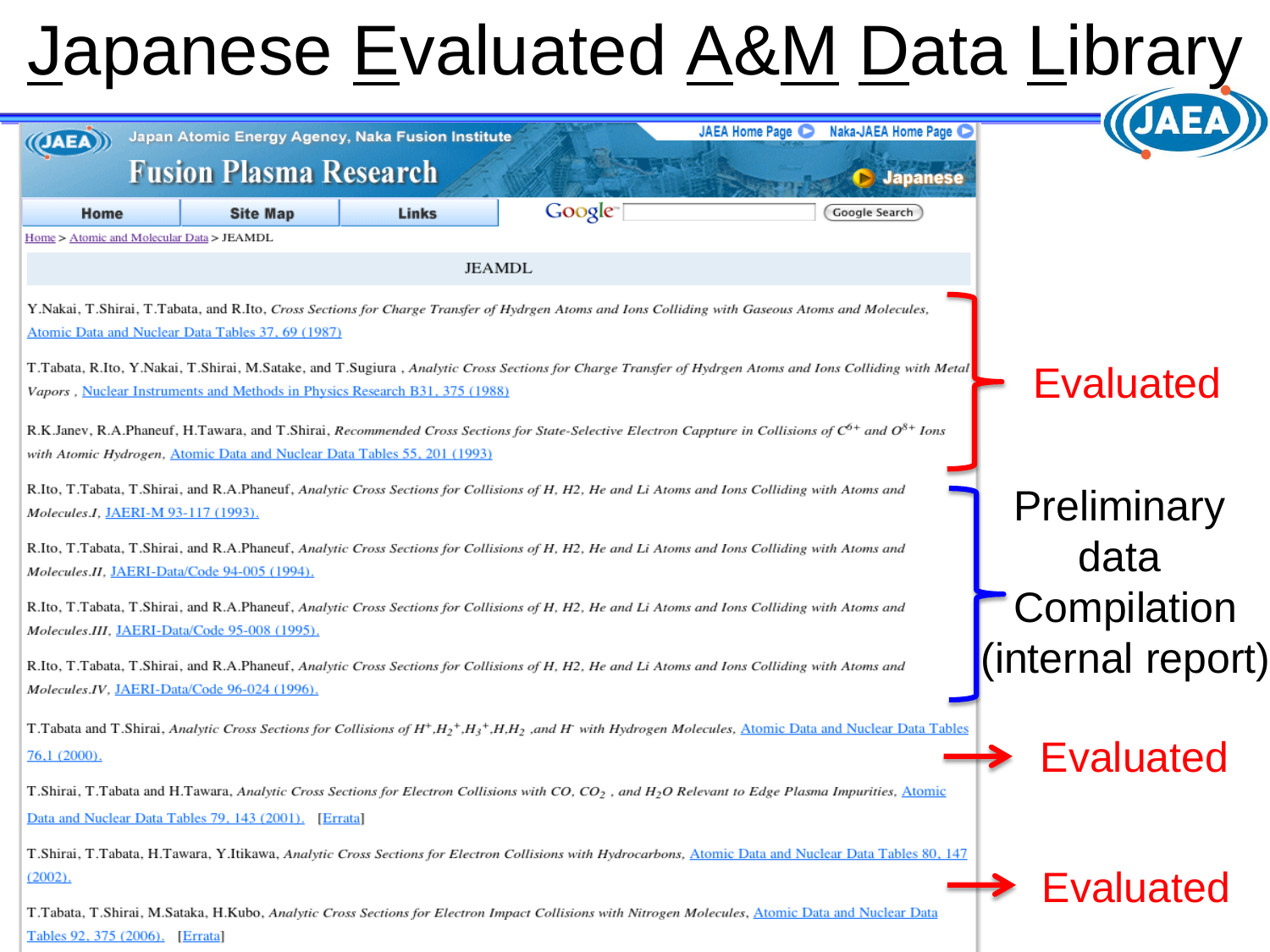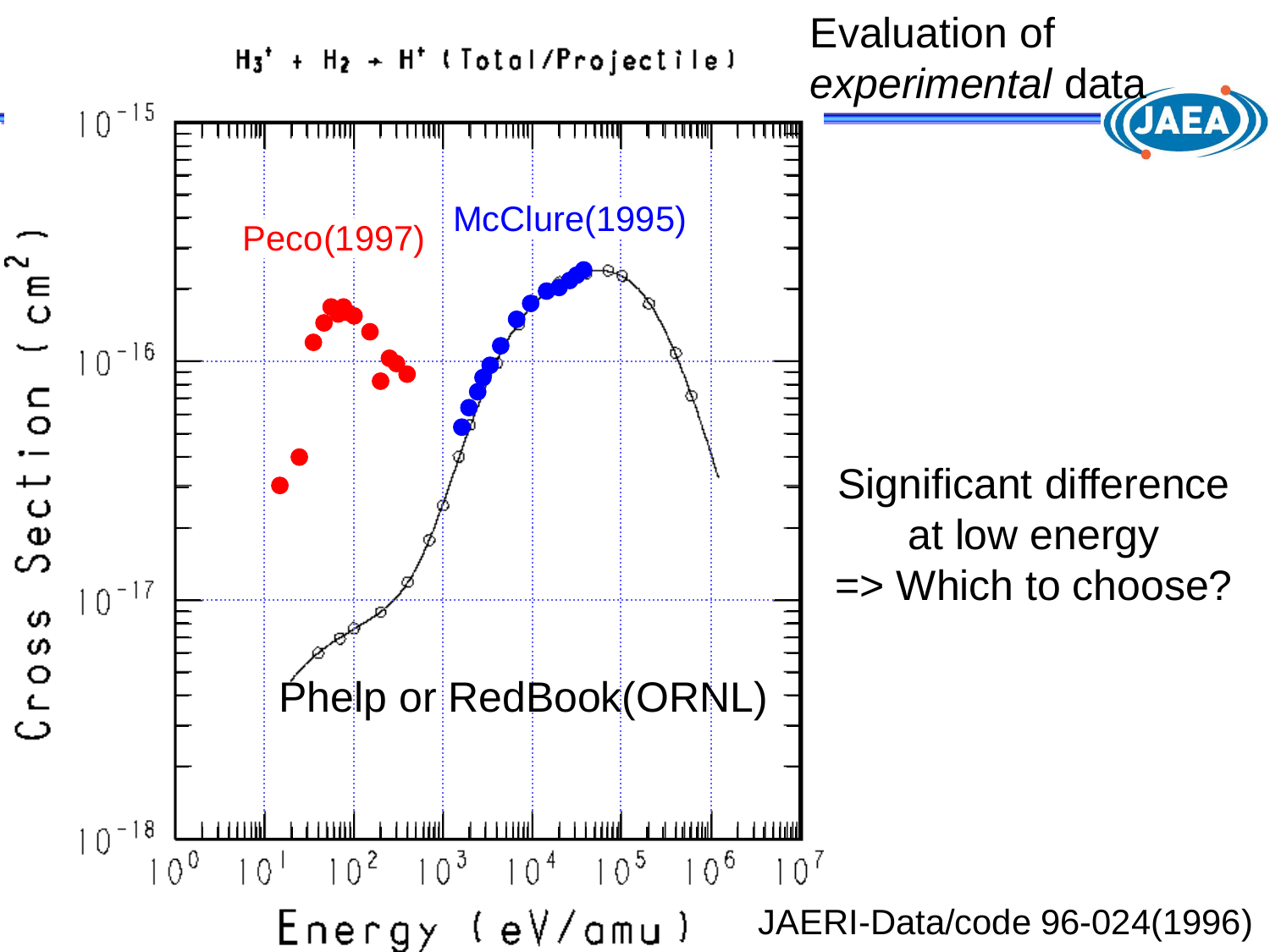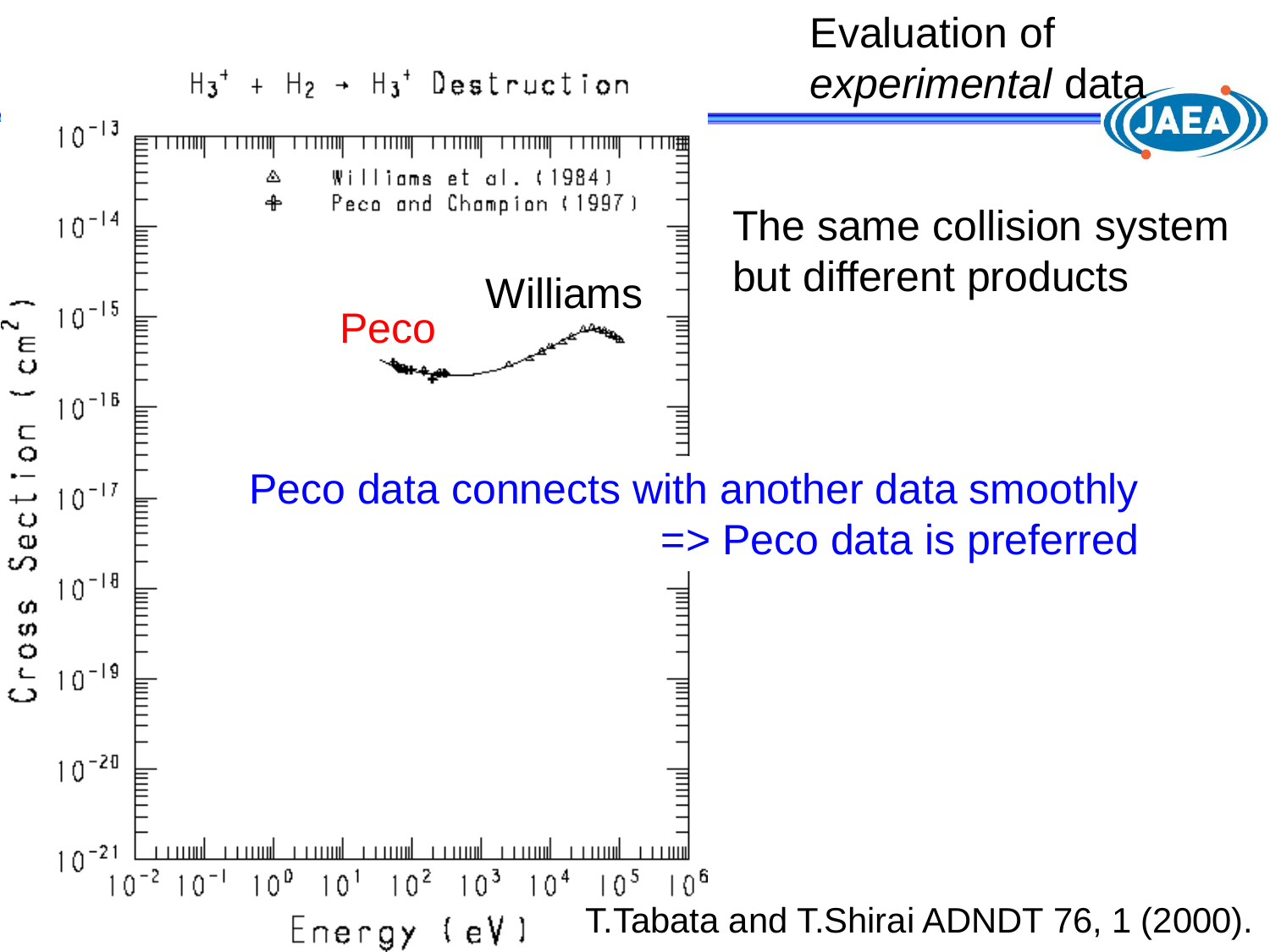![](_page_5_Figure_0.jpeg)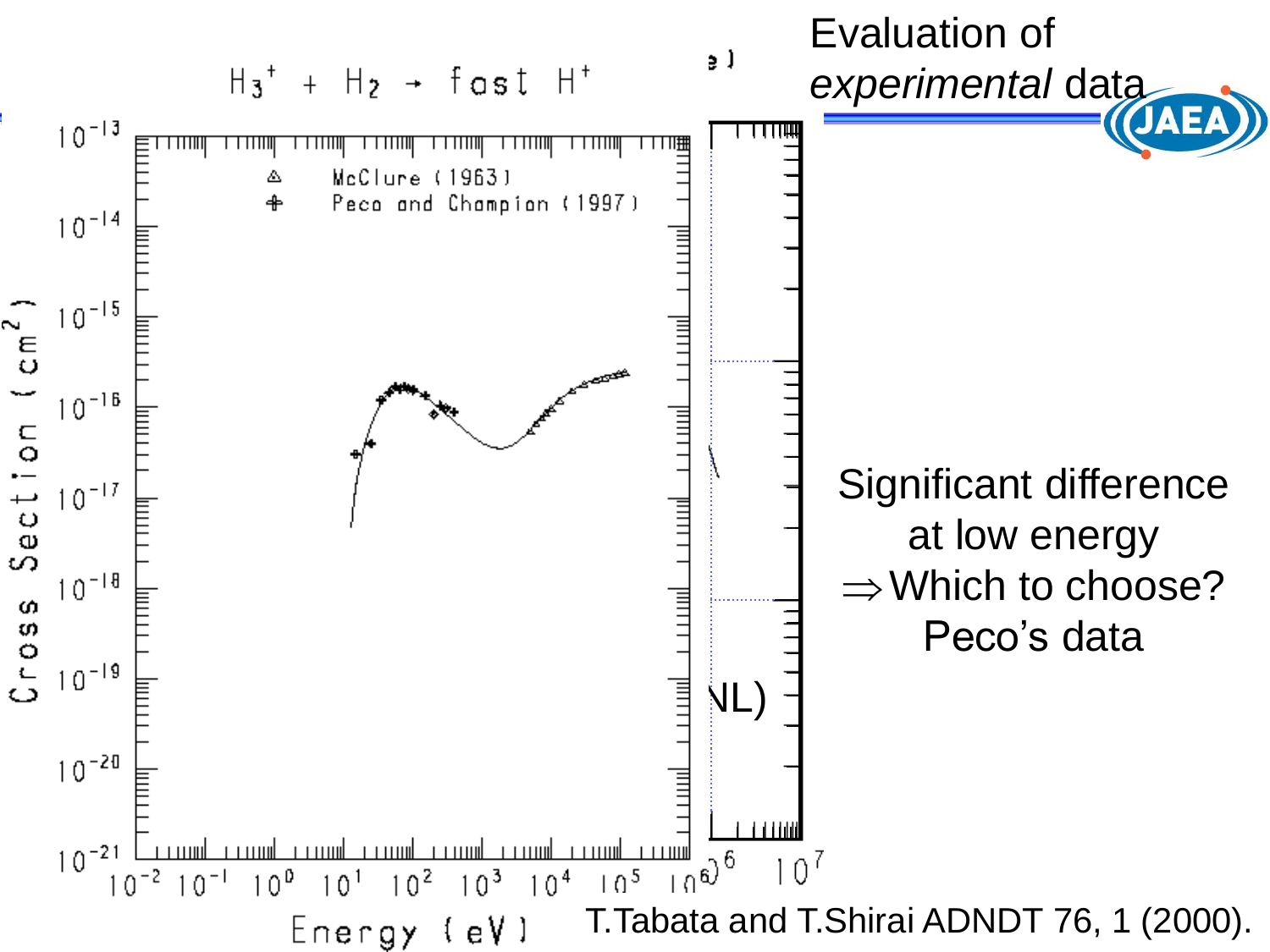![](_page_6_Figure_0.jpeg)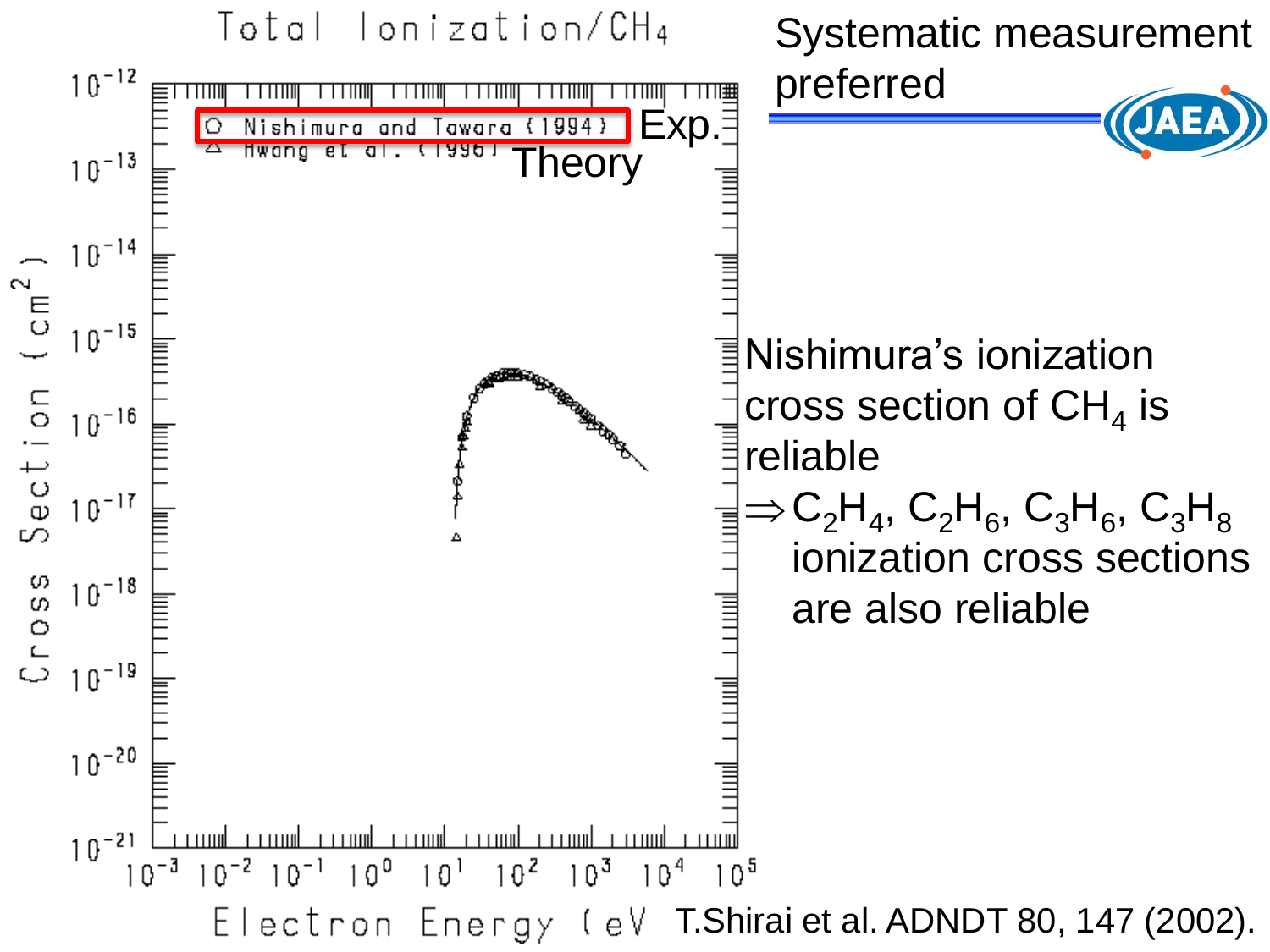# Evaluation of *theoretical* data

Criteria for theoretical partial cross-sections:

- (i) Intrinsic validity of the applied calculation method
- (ii) **Level of sophistication** of calculation ( ex. number of states) (iii) **Degree of agreement** of the calculated *total* cross section with exp. data

(iv) Consistency with other exp. observation

- **C6+ + H => C5+ (***nl***) + H<sup>+</sup>**
- $O^{8+} + H = > O^{7+} (n!) + H^{+}$

 $E < 20$  keV/u MO  $\bigcap$  Due to criteria (ii) and (iii)  $20 < E < 50$  keV/u AO  $\int$  agrees with each other  $50 < E < 140$  keV/u CTMC = agrees with CDW in 100-140 keV/u 200< E CDW => agrees with UDWA in > 200 keV/u

R. Janev, T. Shirai et al. ADNDT 55, 201 (1993).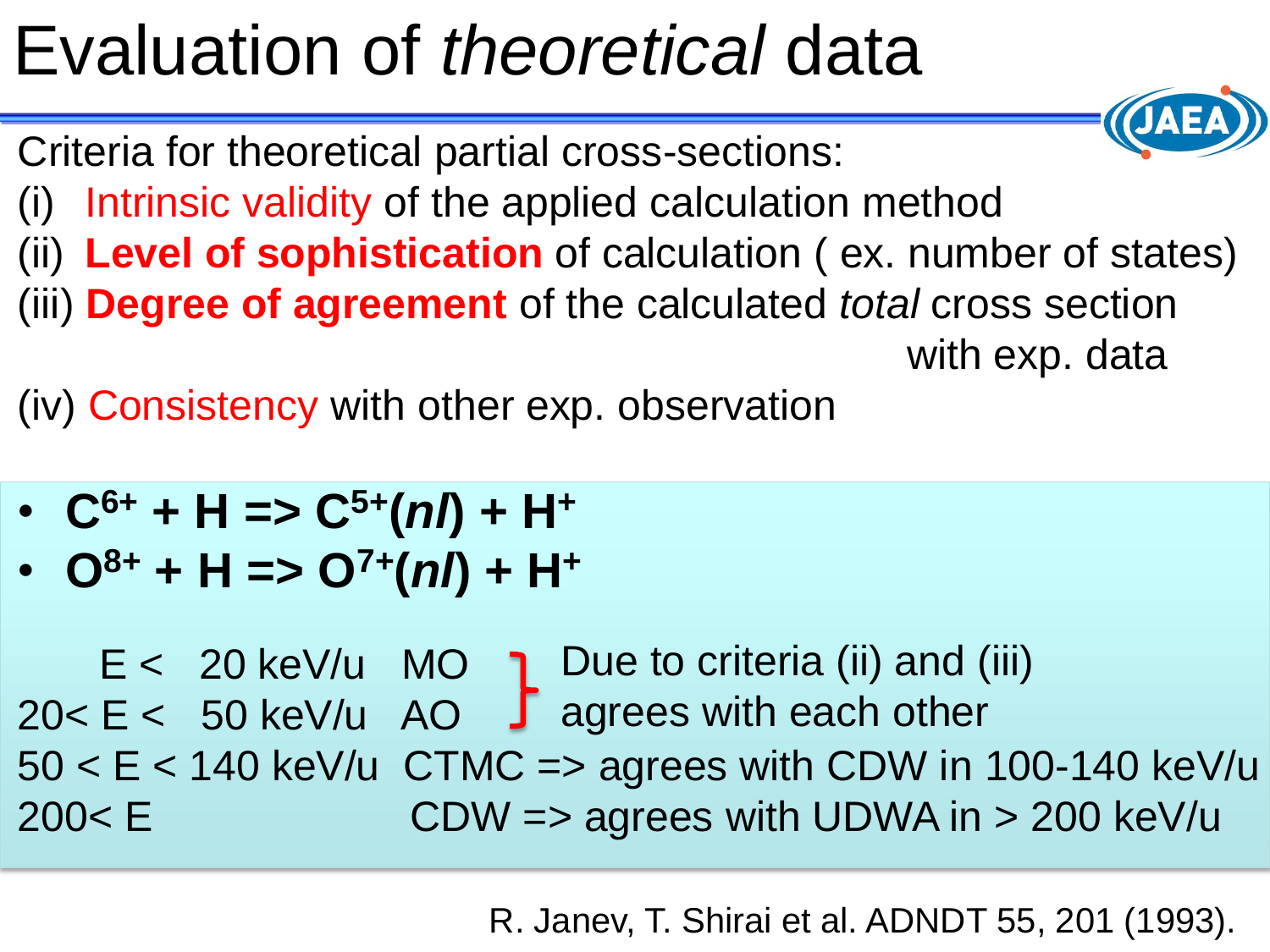![](_page_8_Figure_0.jpeg)

### Recommended data is provided in full energy

Energy ( $e$ ) R. Janeve, T.Shirai et al. ADNDT 55, 201 (1993).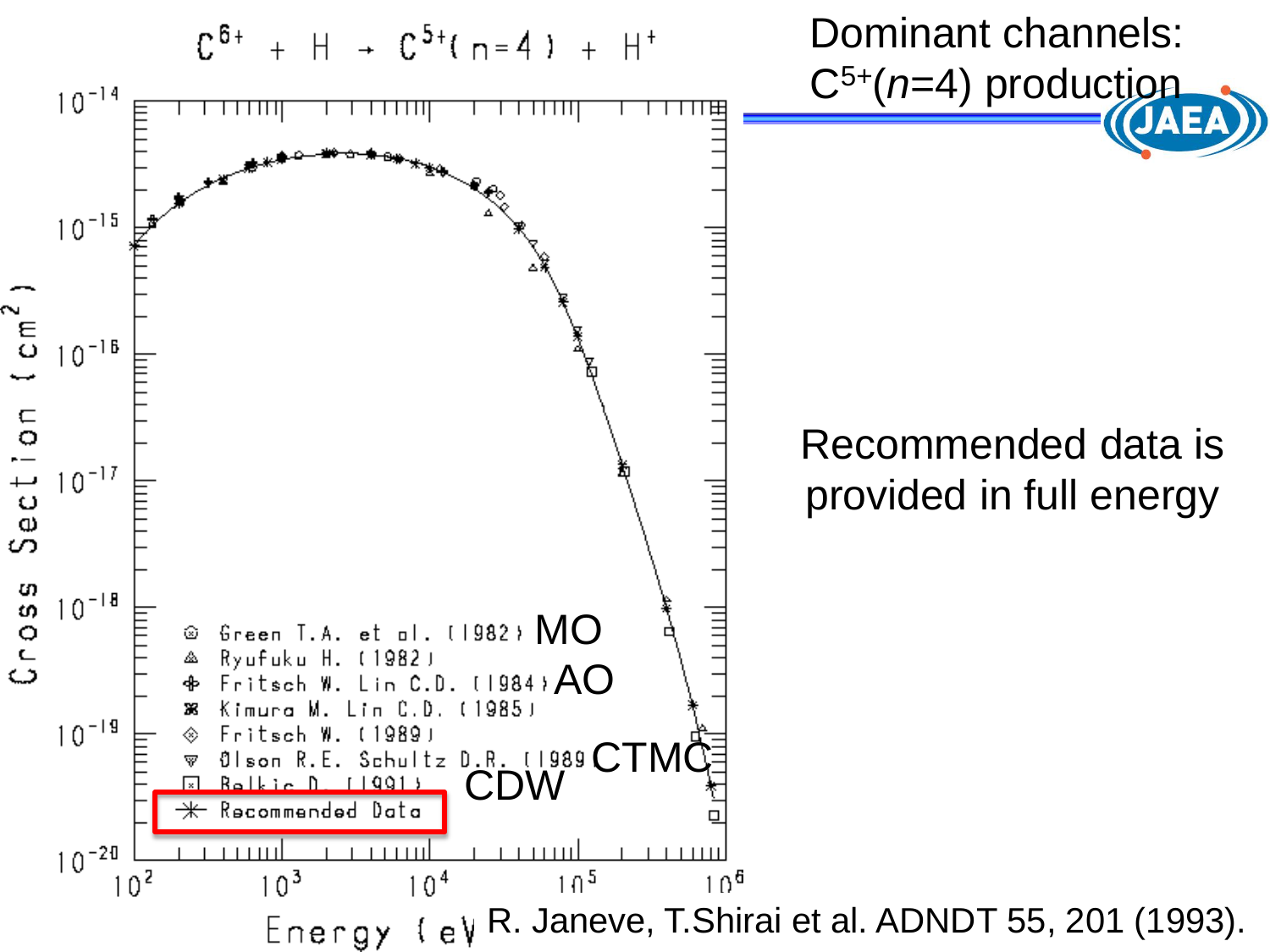![](_page_9_Figure_0.jpeg)

the uncertainly is not clear

Energy ( $e$ ) R. Janeve, T.Shirai et al. ADNDT 55, 201 (1993).